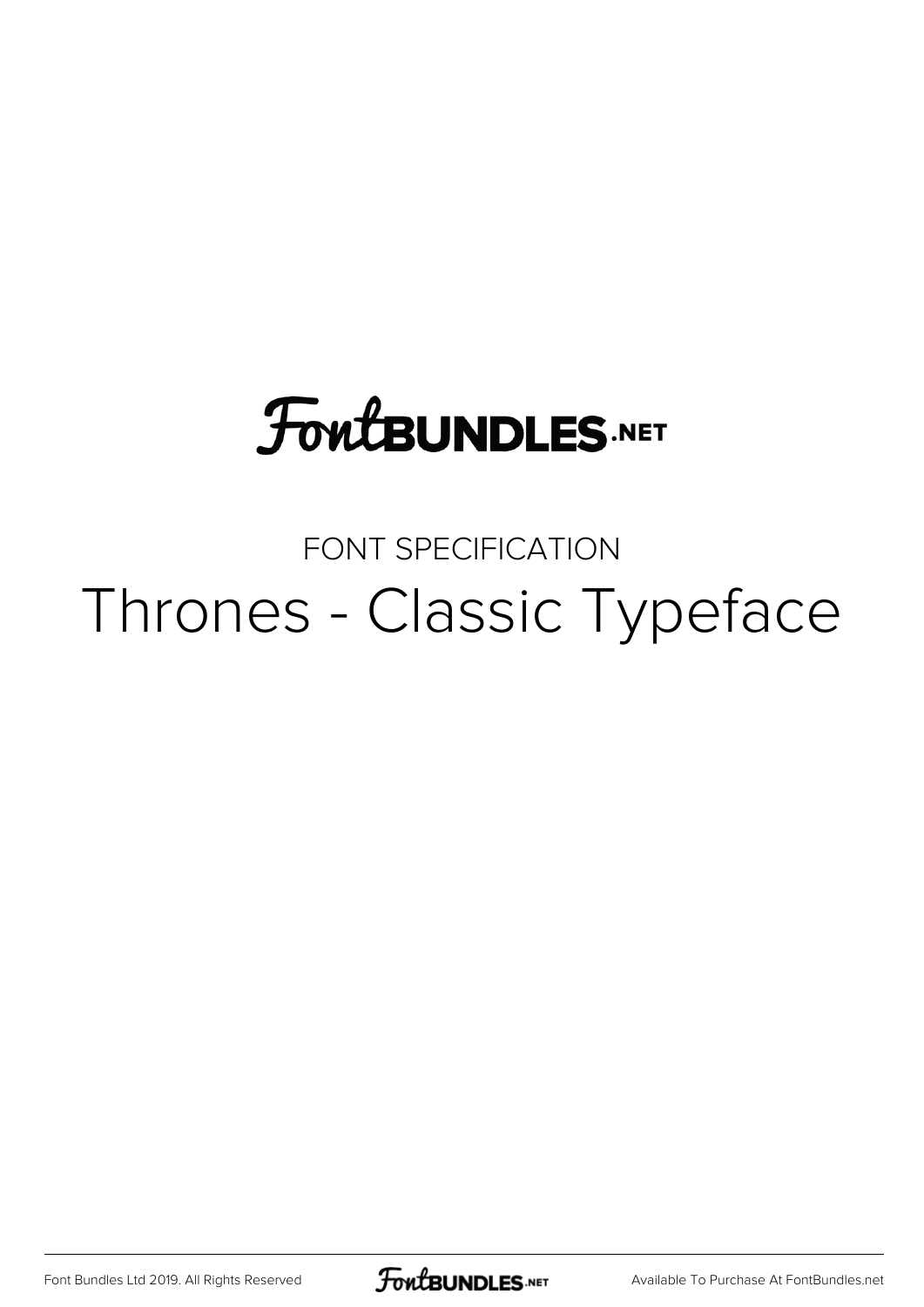#### Thrones - Regular

**Uppercase Characters** 

## ABCDEFGHIJKLMNOPQ RETUWXYZ

Lowercase Characters

### abcdefghijklmnopqrstuvwxy  $\mathbf{Z}$

**Numbers** 

#### 0123456789

Punctuation and Symbols

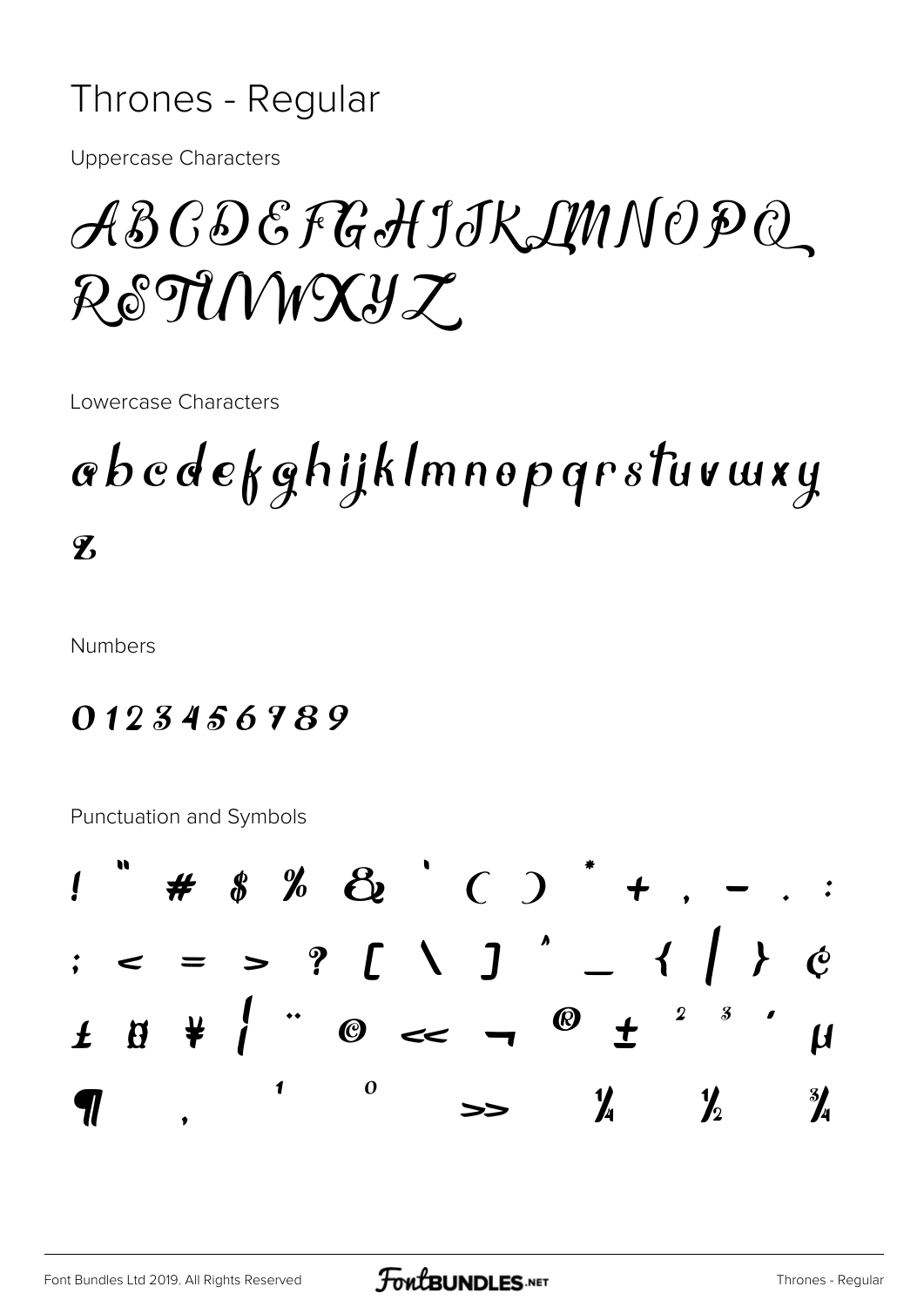À Á Â Ã Ä Å Æ Ç È  $\acute{\mathcal{E}}$   $\acute{\mathcal{E}}$   $\ddot{\mathcal{G}}$   $\dot{\mathcal{I}}$   $\acute{\mathcal{I}}$   $\ddot{\mathcal{J}}$   $\ddot{\mathcal{J}}$   $\ddot{\mathcal{D}}$   $\ddot{\mathcal{N}}$ Ò Ó Ô Õ Ö Ø Ù Ú Û Ü Ý à á â ã ä å æ  $e$  è é é ë i í í ï ñ ò ó ô õ ö ø ù ú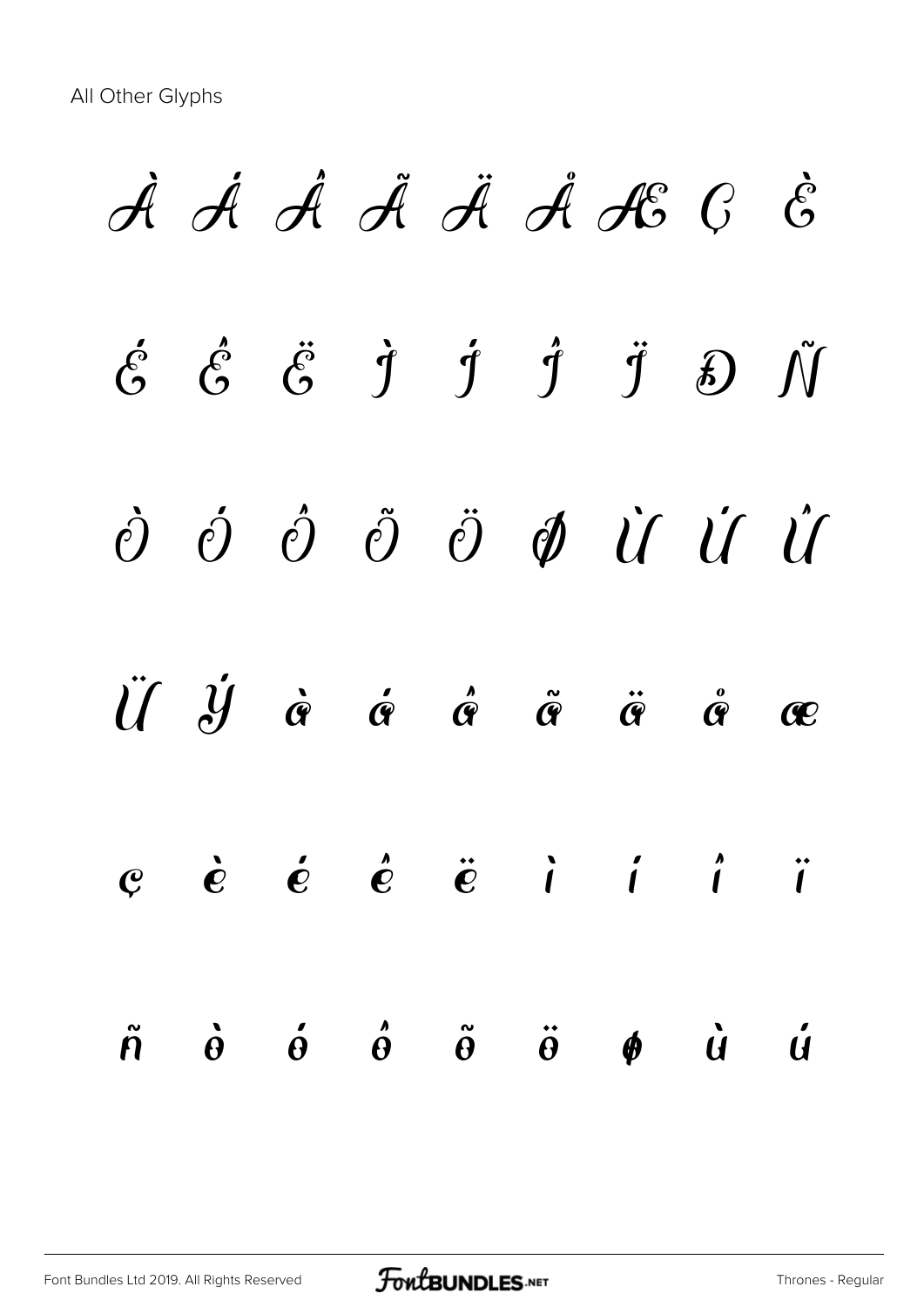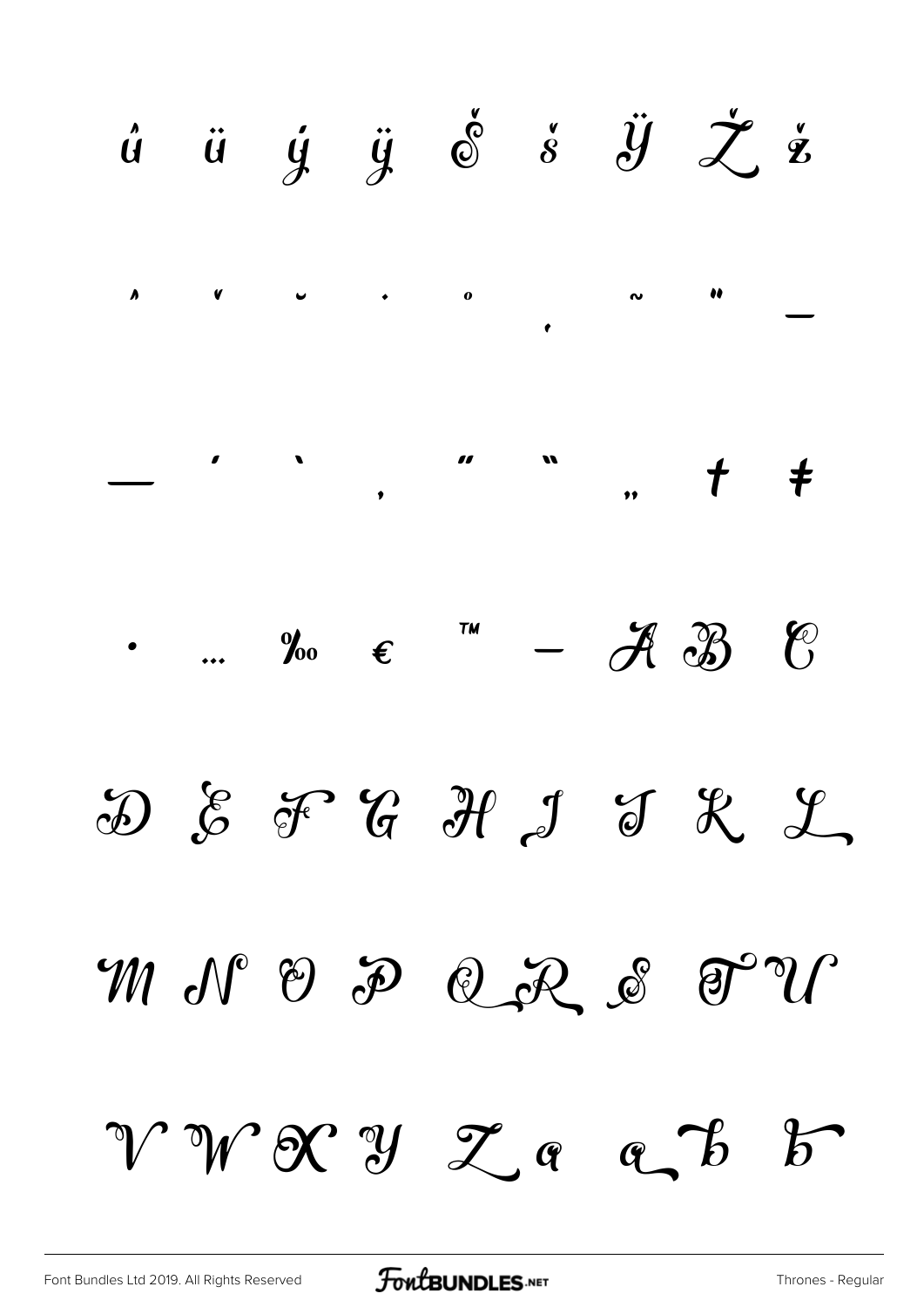

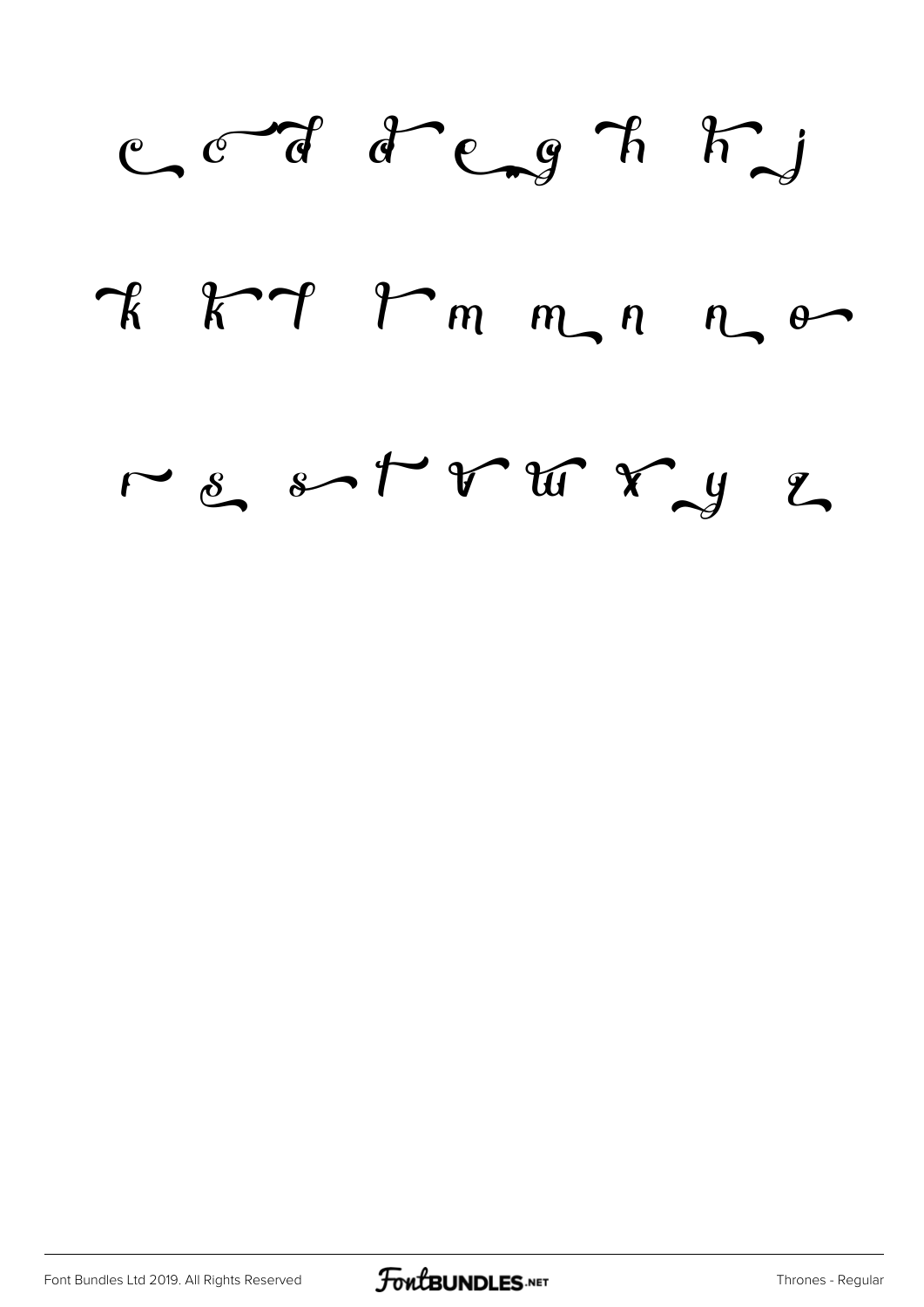#### Thrones - Bold

**Uppercase Characters** 

## ABCDEFGHIJKLMNOPQ RETUWXYZ

Lowercase Characters

### abcdefghijklmnopqrstuvwxy  $\mathbf{Z}$

**Numbers** 

#### 0123456789

Punctuation and Symbols

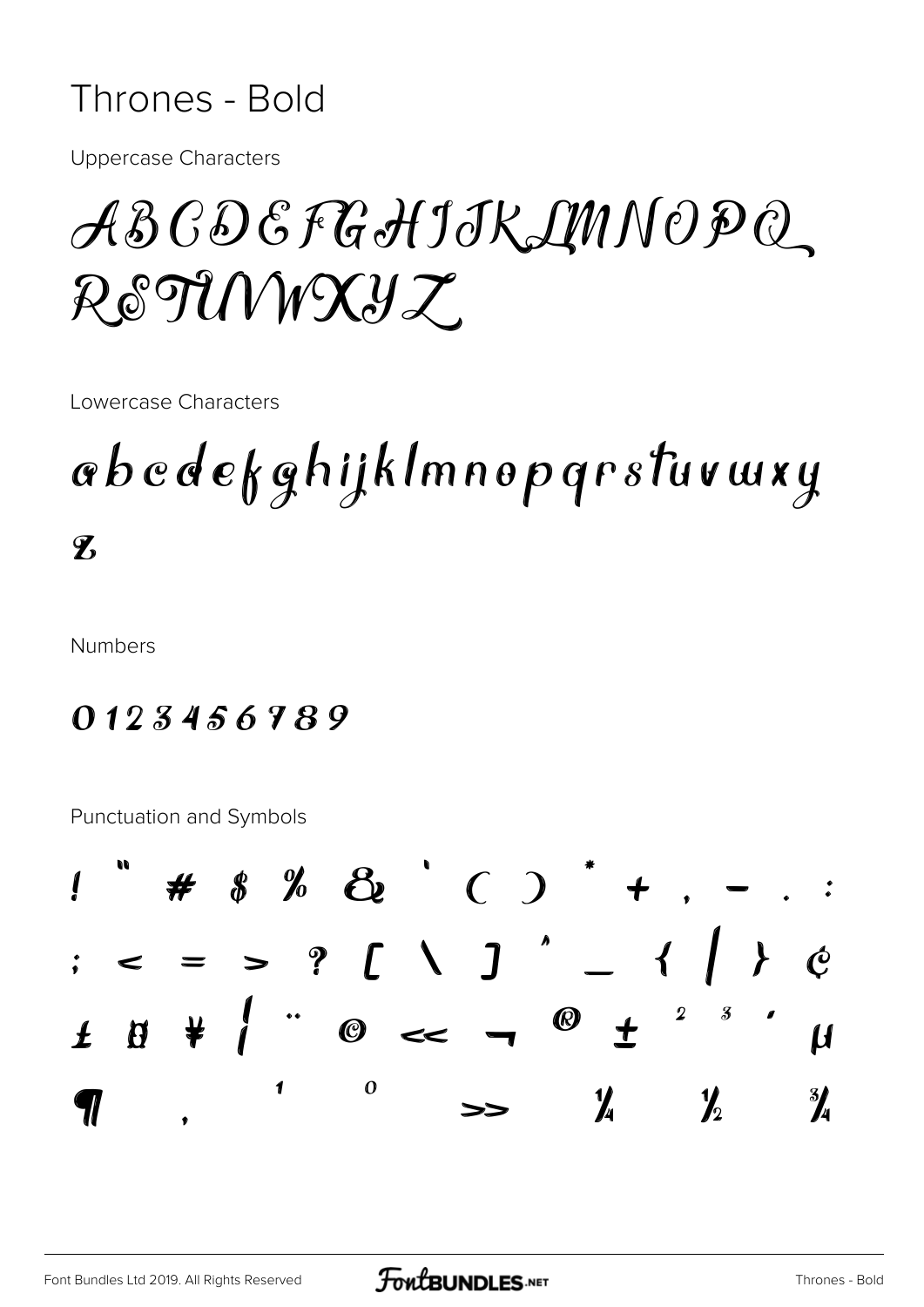À Á Â Ã Ä Å Æ Ç È  $\acute{\mathcal{E}}$   $\acute{\mathcal{E}}$   $\ddot{\mathcal{G}}$   $\dot{\mathcal{I}}$   $\acute{\mathcal{I}}$   $\ddot{\mathcal{J}}$   $\ddot{\mathcal{J}}$   $\ddot{\mathcal{D}}$   $\ddot{\mathcal{N}}$ Ò Ó Ô Õ Ö Ø Ù Ú Û Ü Ý à á â ã ä å æ  $e$  è é é ë i í í ï ñ ò ó ô õ ö ø ù ú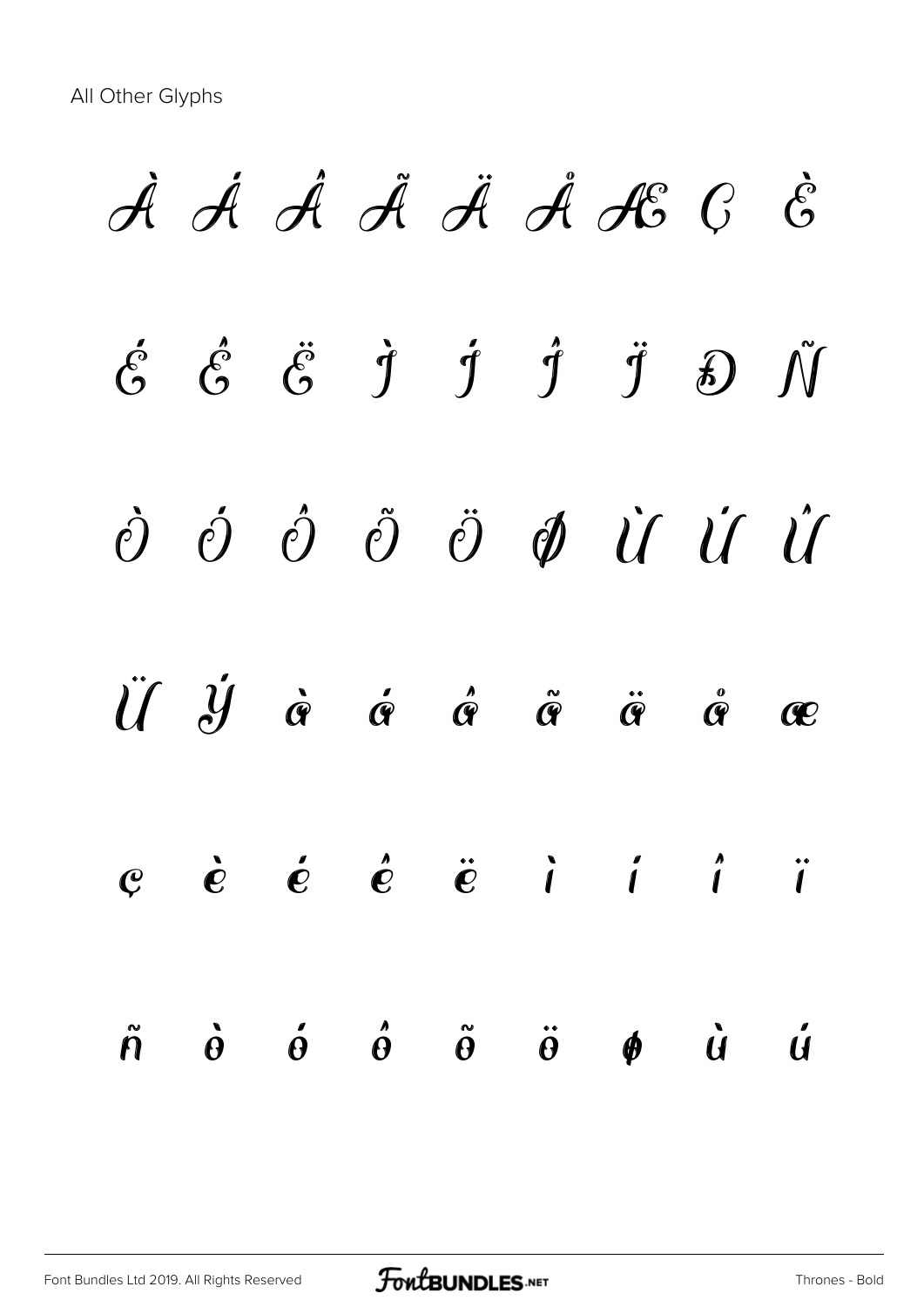